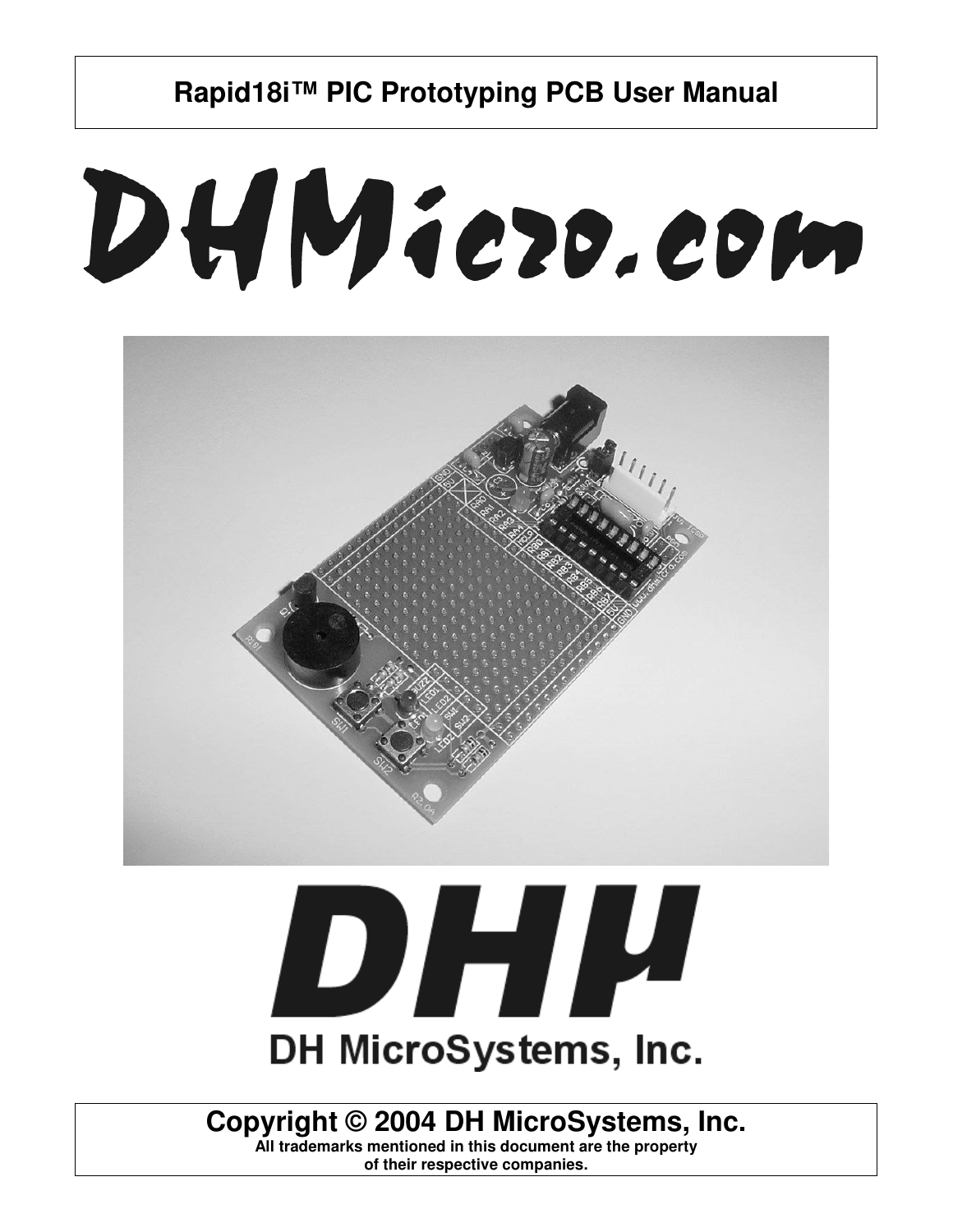# **Description**

This is a PCB designed to facilitate the rapid prototyping of a device based on an 18 pin Microchip PIC microcontroller.

To allow users to focus on their application, we take care of key housekeeping tasks associated with a microcontroller-based device. To this end, our PCB features several power-supply options, an 18 pin footprint for the microcontroller, and several oscillator options. This board also supports in-circuit programming with a dedicated ICSP header.

Users can construct their application circuit in our generous a generous prototyping area with space available for several IC's and /or numerous discrete components.

To further simplify the construction of prototype PIC devices, on the end of the PCB opposite from the microcontroller and power supply we have provided several common I/O components. There are 2 push buttons, 2 LEDs, and a buzzer that can be configured for use with the prototype application.

This board is constructed as a 2-layer throughhole board with clearly marked components on its silkscreen layer, and ample space between components so population of the board can be done by anyone with basic soldering skills.

### **Additional Resources**

Numerous sources of information are available for both beginning and advanced users.

Microchip Technology Inc. manufactures the PIC microcontroller line. Their website can be found at **www.microchip.com**. It contains datasheets for all of their microcontrollers, app-notes, and code samples for a variety of applications.

Another excellent on-line resource for Microchip PIC development is the Piclist at **www.piclist.com**. It contains project info, code examples, and links to PIC related sites.

Beginner users might also consider the books published by Square 1 Electronics. They can be found at **www.sq-1.com**.

This list is by no means comprehensive. Many other excellent websites and publications are available and this list is only intended as a starting point for the beginner.

# **Features**

### **General:**

- Overall board dimensions 2.00" x 3.25".
- PCB is a 2-layer board with solder masks on both sides and a silk screen graphic.
- 16 x 13 pin prototyping area (208 pins total).
- Power and GND bus lines run the length of the prototyping area on both sides (not included in proto total pin count).
- All 13 microcontroller port pins and ~MCLR pin brought out to a clearly labeled strip along the top of the prototyping area.
- ICSP header.
- 4 corner mounting holes.

### **Microprocessor:**

- Compatible with all MicroChip PIC 18 pin DIP packaged microprocessors.
- PIC16C52, 54, 56, 58, 554, 556, 558, 61, 620, 621, 622, 71, 710, 711, 712, 715, 716, 717, 84, PIC16E623, 624, 625,

PIC16F627, 628, 818, 819, 83, 84, (and others).

### **Oscillator Options:**

- Crystal or ceramic resonator with external capacitors (DC-20MHz).
- Ceramic resonator with internal capacitors (DC-20MHz).
- RC oscillator.

### **Power Supply Options:**

- Footprints provided for either TO-92 or TO-220 voltage regulators.
- Footprint provided for DC power receptacle.

### Power-on LED.

**User I/O Options:**

### • 2 push buttons.

- 2 LEDs.
- Piezo buzzer.

### **Requirements**

In order to assemble and use this board, a user needs to have basic electronic tools and some skill in their usage, and an 18 pin PIC microcontroller and the tools required to write code and program the executable file onto the controller. Additionally, if this board was purchased as a bare PCB, then a number of discrete components are also required to stock it.

**Copyright © 2004 DH MicroSystems, Inc. All trademarks mentioned in this document are the property of their respective companies.**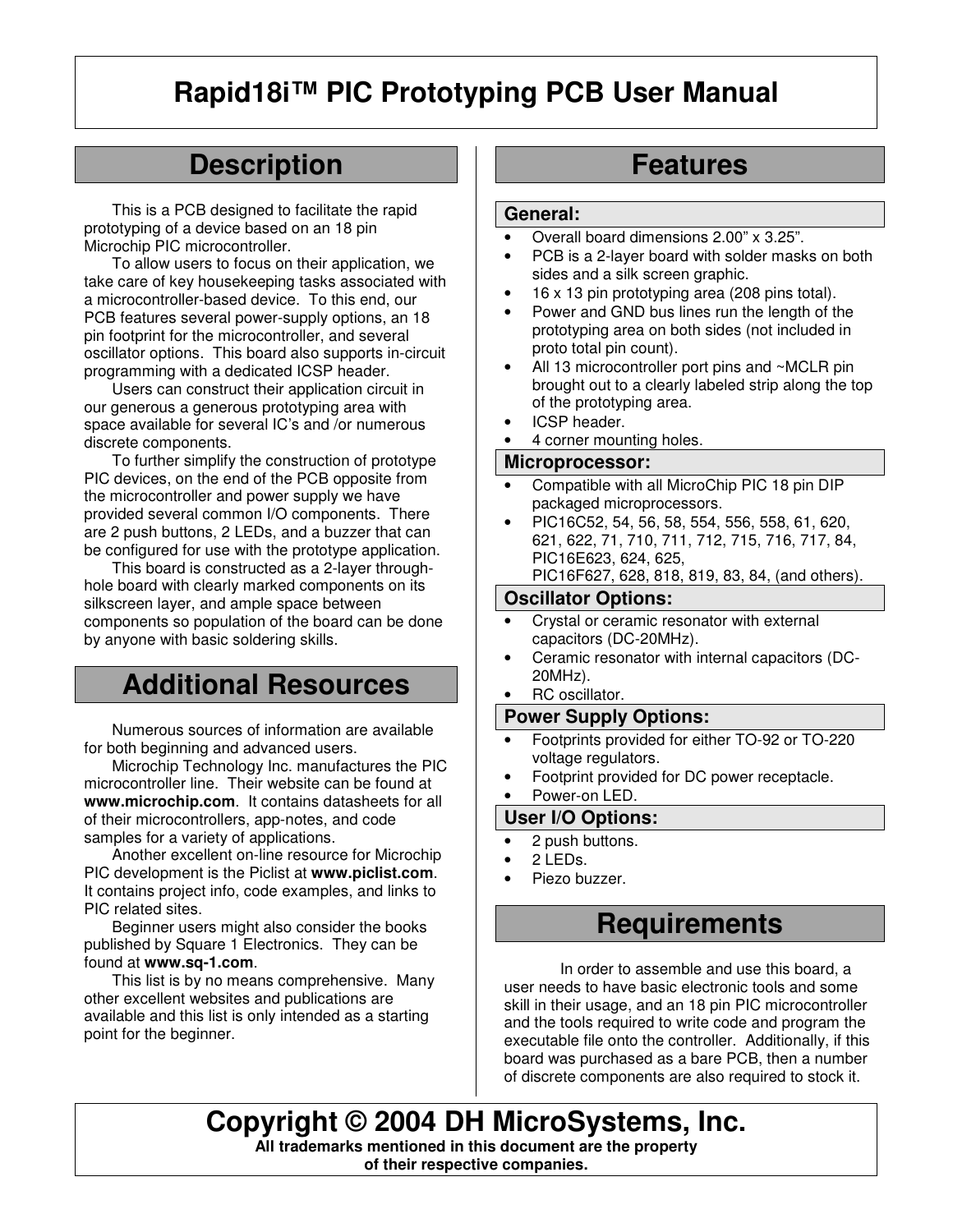# **Board Schematic**









# **Construction**

### **Partlist:**

If you purchased this as a kit, then it included the following components:

- Printed circuit board
- IC1-18 pin socket
- X1-4MHz ceramic resonator
- VREG1-78L05 voltage regulator (TO-92)
- DC power receptacle
- JU1-ICSP header
- JU2-Jumper block with shorting jumper
- C1-47uF electrolytic capacitor
- C2, C4, C5 and C8-0.1uF capacitors
- R1-470 Ohm, 1/8W, resistor
- R3-10k Ohm, 1/8W, resistor
- D1-Green LED
- D2-1N4148 diode

If it was purchased as a kit including parts to complete the user I/O circuitry then it also included:

- SW1 and SW2-tactile push-button switches
- LED1 and LED2-red and yellow LEDs
- BUZZ-5V piezo buzzer
- Q1-2N2222 (TO-92) NPN transistor
- R4, R7, and R8-10k Ohm, 1/8W, resistors
- R5 and R6-470 Ohm, 1/8W, resistors

Note: parts are *not* provided to fill all PCB footprints. The user should stock the board appropriately according to the requirements of any particular design (see construction options discussed on the next page).

**Copyright © 2004 DH MicroSystems, Inc. All trademarks mentioned in this document are the property of their respective companies.**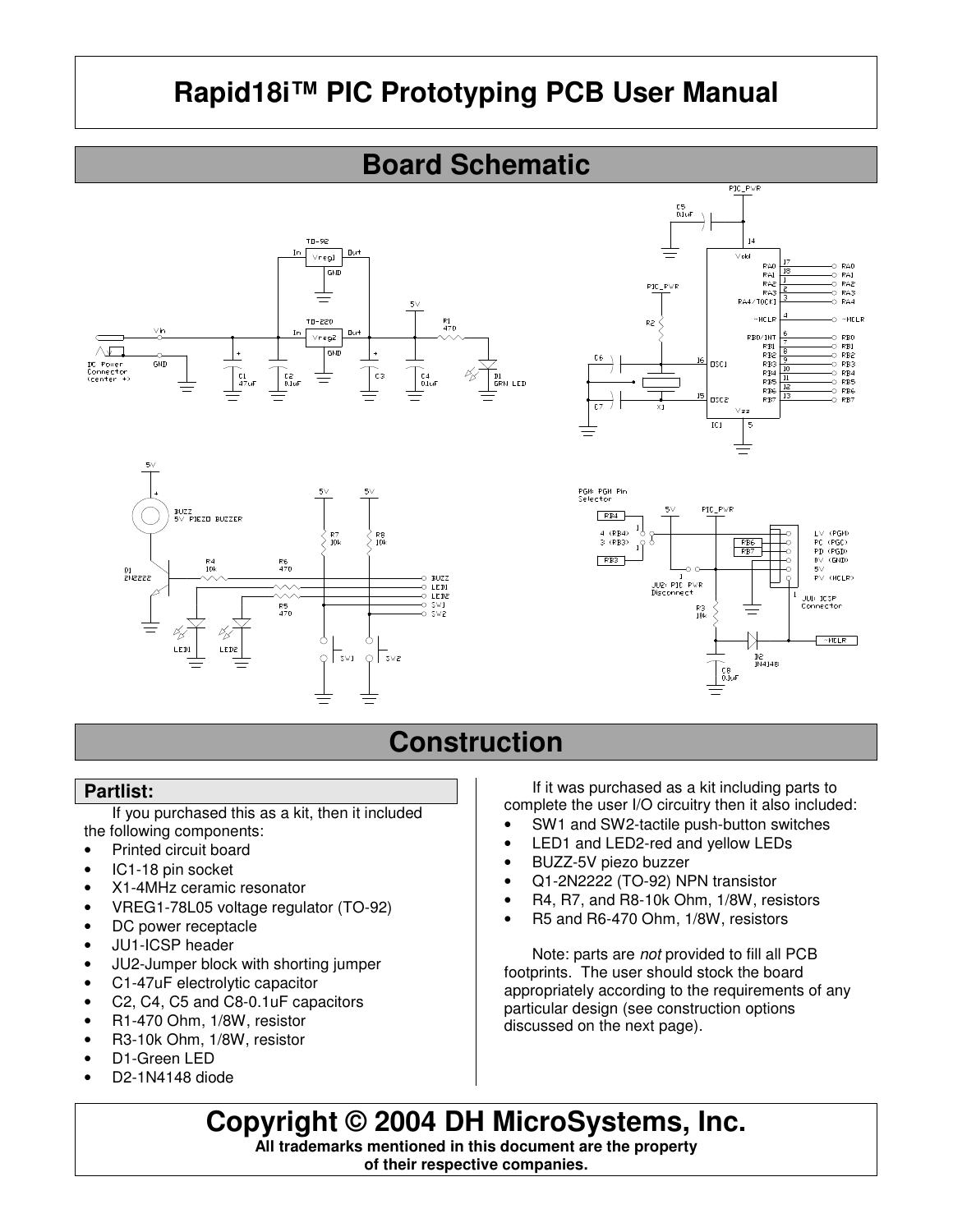# **Construction (Cont.)**

### **Microcontroller Options:**

This board will support any 18 pin DIP packaged Microchip PIC microcontroller. The pin descriptions depicted in the schematic on the previous page and on our PCBs represent only basic port definitions for each pin. Refer to the Microchip datasheet for all the features and alternate pin definitions for the microcontroller that you select for use.

 R3, C8, and D2 are attached to the ~MCLR pin (D2 is added for ICSP compatibility). These components can be omitted and a new reset circuit can be constructed in the prototyping area per instructions found in the Microchip datasheet for your microcontroller.

### **ICSP:**

 Note: refer to Microchip datasheets and appnotes for information on the isolation of ICSP related pins.

 ICSP signals are available on JU1 (refer to the schematic for pin signal assignments). Depending on what PIC is selected for use the **PGM** pin may be RB3 or RB4; to configure for either short *either* (not both) position **3** or **4** on the jumper labeled **PGM** with a short length of component lead left over from the construction of this board. Refer to the Microchip datasheet for the PIC you select for the assignment of the PGM pin.

 JU2 isolates the PIC from the boards power supply; it should be disconnected when the prototyping board is attached to an ICSP programmer. This jumper eliminates the possibility of excessive loading of the ICSP programmer by other board components or by the users application circuitry. Re-jumper JU2 when the ICSP programmer is disconnected and the board is to be powered via the onboard power supply.

 If you are not planning on using an ICSP programmer JU1 can be omitted, JU2 can just be permanently shorted with a bit of component lead, and D2 can be replaced with another bit of component lead.

### **Oscillator Options:**

 Several oscillator options are available with this board: ceramic resonator, crystal oscillator, and RC oscillator (kits ship with a 4MHZ ceramic resonator). Pertinent oscillator parts are R2, C6, C7, and X1. Select these components per instructions found in Microchip datasheets for the microcontroller that you select for use.

### **Power Supply Options:**

 This board will support several different voltage regulators in both TO-92 and TO-220 packages (kits ship with a TO-92 78L05) Note: install only one voltage regulator when assembling your board.

 Keep in mind the current requirements of your circuitry plus the microcontroller when you are selecting an appropriate voltage regulator.

 Depending on the requirements for the regulator you select, C1, C2, C3, and C4 may or may not be required and their values will vary. Refer to the manufacturers datasheet for your regulator you select for recommendations.

 A wall adapter can provide power when the DC power receptacle is installed. A 2.1mm ID, 5MM OD DC power plug with a positive center conductor is required. A bench supply can also be used; in this case omit the power receptacle and solder in red and black wires to the pins labeled **Vin** and GND respectively. Voltage should be 7.5-12VDC.

 A power-on LED may be installed by stocking R1 and D1 (a green LED).

### **Assembly:**

 Stock parts in their appropriate locations, paying attention to proper component alignment. Solder components to the PCB with a low wattage soldering iron. Lastly, trim off excess leads and clean off flux residue (if required) with an appropriate solvent.

 Construct your own circuitry in the open prototyping area. Microcontroller pins are accessed through the labeled strip of pins at the top of the proto area; I/O components are accessed through the labeled pins at the bottom. 5V and GND for your circuit is available on both left and right sides of the proto area in labeled strips.

# **Copyright © 2004 DH MicroSystems, Inc.**

**All trademarks mentioned in this document are the property of their respective companies.**